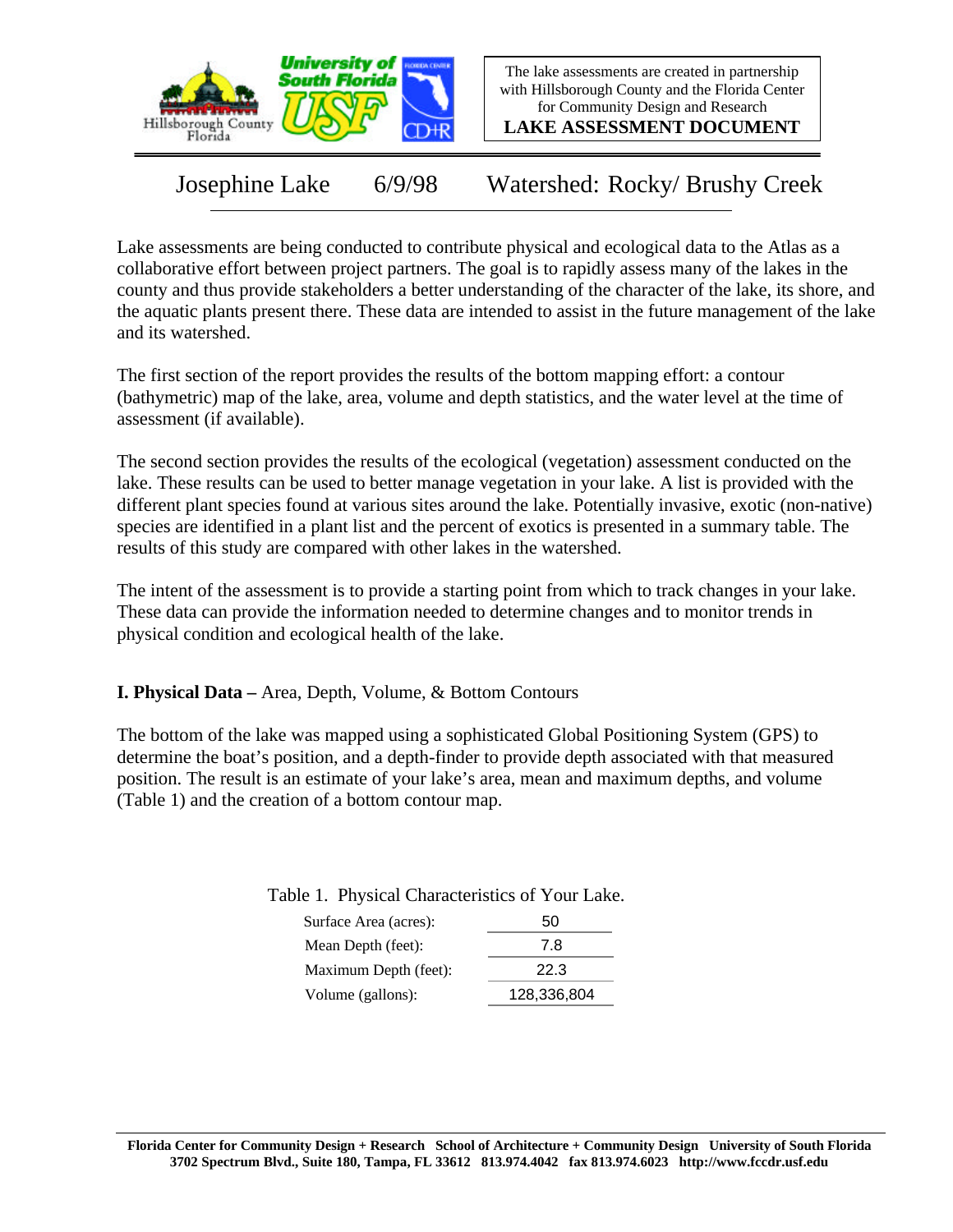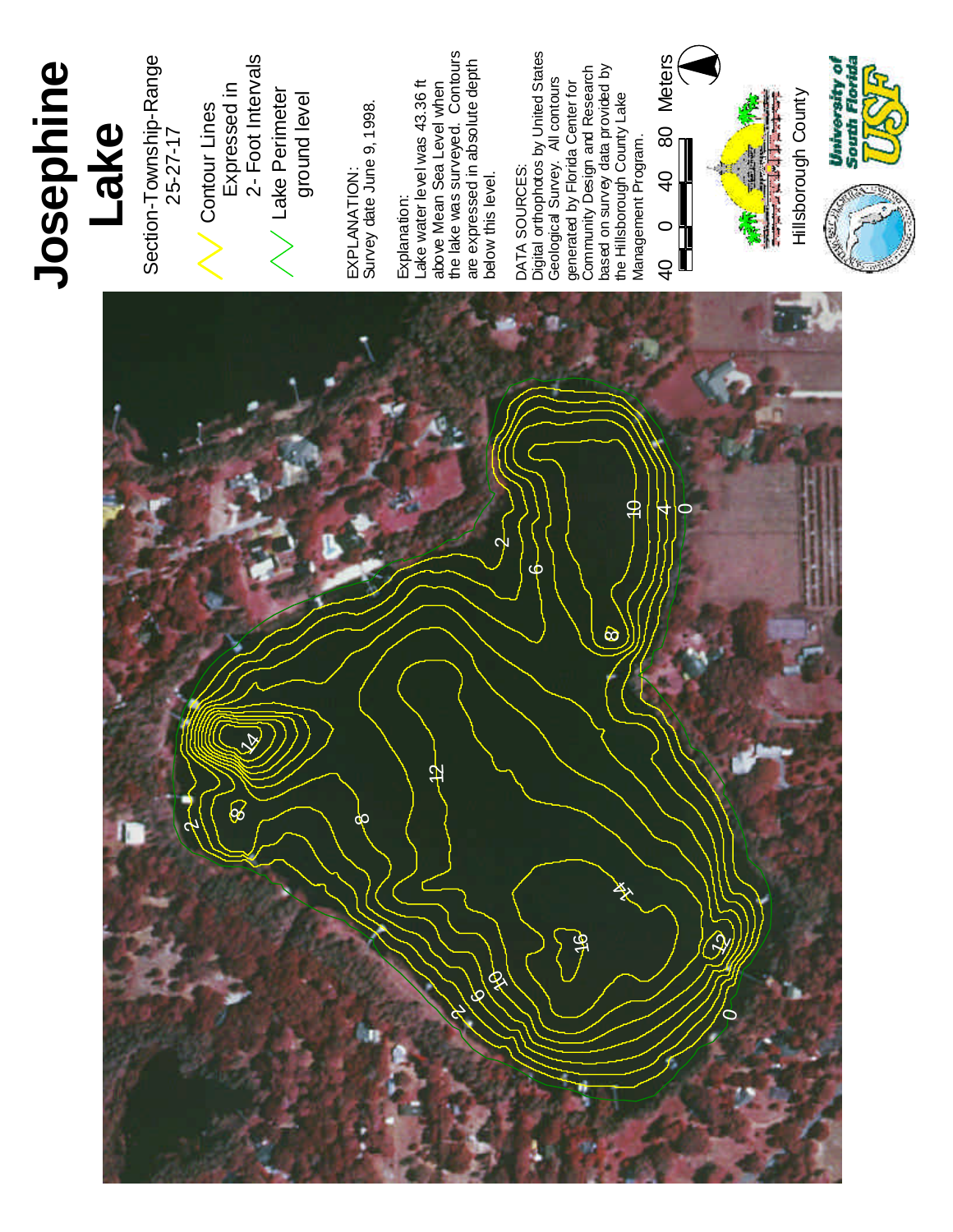

**LAKE ASSESSMENT DOCUMENT**

Josephine Lake 6/9/98 Watershed: Rocky/ Brushy Creek

## **II. Ecological Data**

Aquatic Plant Survey

Approximately equispaced sites are haphazardly mapped around the lake and the aquatic plants at each site are surveyed. The total number of species from all sites is used to approximate the total diversity of aquatic plants and the percent of invasive-exotic plants on the lake and in the watershed (Table 2). Many of these plants are considered ecologically harmful, as they tend to out-compete native species. Such "nuisance" plants can also make boating and other recreational activities difficult or impossible. The common and scientific names of plant species found on your lake are listed in Table 3.

> Table 2. Comparison of species diversity between your lake and other assessed lakes located within your watershed.

|                        |     | Josephine Lake Rocky/ Brushy Creek<br>(Average) |
|------------------------|-----|-------------------------------------------------|
| Number of Taxa:        | 35  | 35                                              |
| Percent Exotic Plants: | 17% | 18%                                             |

Table 3. Botanical and common names of the most commonly found plants on your lake. Percent frequency (of occurence), habit (location where found), status (native or exotic), and EPPC status are provided.

| Common Name                            | <b>Plant Species</b>        | Frequency | Habit    | <b>Status</b> | <b>EPPC</b> |
|----------------------------------------|-----------------------------|-----------|----------|---------------|-------------|
| Maidencane                             | Panicum hemitomon           | 100%      | Emergent | Native        | <b>NL</b>   |
| Torpedo Grass                          | Panicum repens              | 100%      | Emergent | Exotic        |             |
| Water Primroses, Primrosewillow        | Ludwigia spp.               | 90%       | Emergent | Unknown       | <b>NL</b>   |
| <b>Pickerel Weed</b>                   | Pontederia cordata          | 80%       | Emergent | Native        | NL.         |
| Spatterdock, Yellow Pondlily           | Nuphar lutea var. advena    | 70%       | Floating | Native        | NL.         |
| <b>Alligator Weed</b>                  | Alternanthera philoxeroides | 60%       | Emergent | Exotic        | Ш           |
| Manyflower Marshpennywort, Water Penny | Hydrocotyl umbellata        | 60%       | Emergent | Native        | <b>NL</b>   |
| <b>Climbing Hempvine</b>               | Mikania scandens            | 60%       | Emergent | Native        | NL.         |
| Cypress                                | Taxodium spp.               | 60%       | Emergent | Native        | NL.         |
| Common Buttonbush                      | Cephalanthus occidentalis   | 50%       | Emergent | Native        | NL.         |
| Jamaica Swamp Saw Grass                | Cladium jamaicense          | 50%       | Emergent | Native        | <b>NL</b>   |
| Smartweed, Knotweed                    | Polygonum spp.              | 50%       | Emergent | Native        | NL.         |
| Sedge                                  | Cyperus spp.                | 40%       | Emergent | Unknown       | NL.         |
| Swamp Fern                             | Blechnum serrulatum         | 30%       | Emergent | Native        | NL.         |
| Willow                                 | Salix spp.                  | 30%       | Emergent | Native        | NL.         |
| Water Spangles, Water Fern             | Salvinia minima             | 30%       | Floating | Native        | <b>NL</b>   |

Florida Center for Community Design + Research School of Architecture + Community Design University of South Florida 3702 Spectrum Blvd., Suite 180, Tampa, FL 33612 813.974.4042 fax 813.974.6023 http://www.fccdr.usf.edu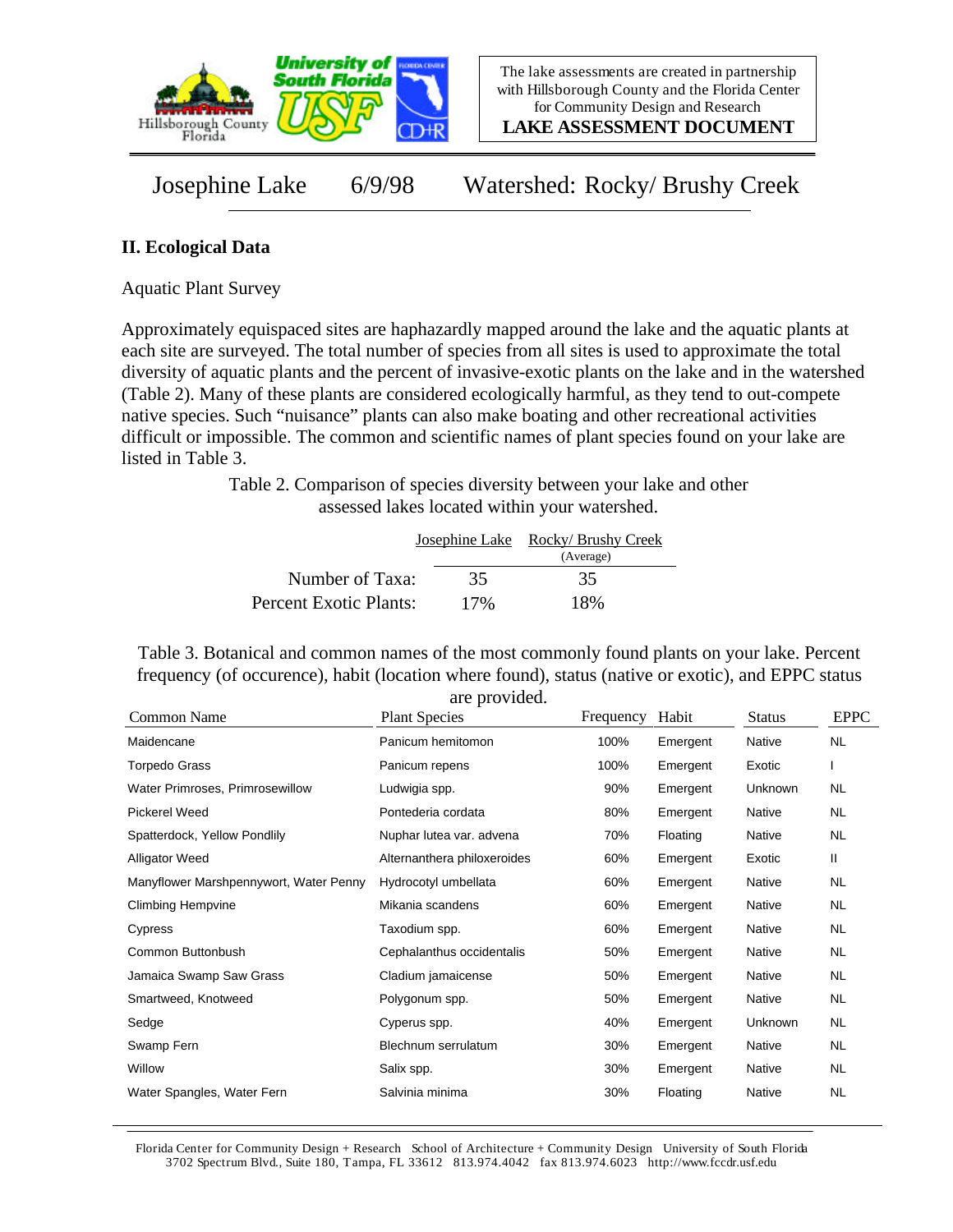## Josephine Lake 6/9/98 Watershed: Rocky/ Brushy Creek

| Southern Red Maple                | Acer rubrum var. trilobum  | 20% | Emergent  | Native        | NL.          |
|-----------------------------------|----------------------------|-----|-----------|---------------|--------------|
| Algal Mats, Floating              | Algal spp.                 | 20% | Floating  | Unknown       | Unknow       |
| Carolina Mosquito Fern            | Azolla caroliniana         | 20% | Floating  | <b>Native</b> | <b>NL</b>    |
| <b>Water Sprite</b>               | Ceratopteris thalictroides | 20% | Emergent  | Exotic        | <b>NL</b>    |
| Water Hyacinth                    | Eichhornia crassipes       | 20% | Floating  | Exotic        |              |
| Punk Tree, Melaleuca              | Melaleuca quinquenervia    | 20% | Emergent  | Exotic        | $\mathsf{l}$ |
| Water milfoil, parrot feather     | Myriophyllum spp.          | 20% | Emergent  | Exotic        | Ш            |
| Southern Waternymph               | Najas guadelupensis        | 20% | Submersed | Native        | <b>NL</b>    |
| Cattails                          | Typha spp.                 | 20% | Emergent  | Native        | NL.          |
| Filamentous Algae, Algal Mats     | Algae, Filamentous         | 10% | Floating  | Native        | <b>NL</b>    |
| <b>Buttonweed</b>                 | Diodia virginiana          | 10% | Emergent  | <b>Native</b> | <b>NL</b>    |
| American Spongeplant, Frog's Bit  | Limnobium spongia          | 10% | Floating  | Native        | <b>NL</b>    |
| Sweetbay Magnolia                 | Magnolia virginiana        | 10% | Emergent  | Native        | NL.          |
| Wax Myrtle                        | Myrica cerifera            | 10% | Emergent  | Native        | <b>NL</b>    |
| Royal Fern                        | Osmunda regalis            | 10% | Emergent  | <b>Native</b> | <b>NL</b>    |
| Marsh Mermaidweed                 | Proserpinaca spp.          | 10% | Emergent  | Native        | <b>NL</b>    |
| Laurel Oak; Diamond Oak           | Quercus laurifolia         | 10% | Emergent  | Native        | <b>NL</b>    |
| Bulltongue Arrowhead, Duck Potato | Sagittaria lancifolia      | 10% | Emergent  | Native        | <b>NL</b>    |
| Soft-stem Bulrush                 | Scirpus validus            | 10% | Emergent  | <b>Native</b> | NL           |